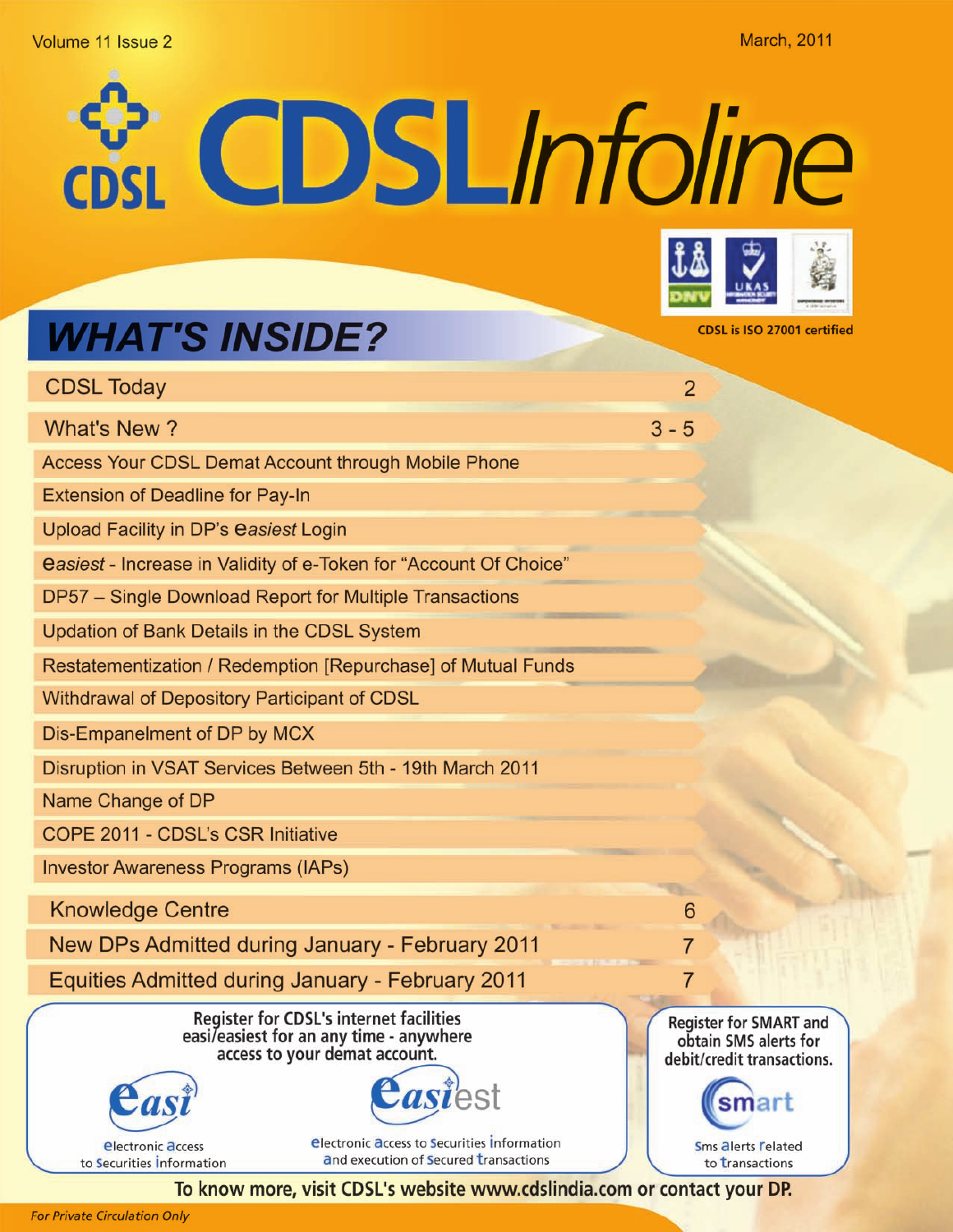

# **CDSL TODAY**

# **Beneficial Owners**

During the last 12 months, the number of active BO accounts with CDSL has increased from 65.27 lakh as on February 28, 2010 to 74.89 lakh as on February 28, 2011, which indicates growth of 14.74%



#### Active BO Accounts (in Lacs) 74.89 80.00 65.27 55.20 60.00 46.27 40.00 23.12 20.00 2007 2008 2010 2011 2009 Year

# **Depository Participants**

As on February 28, 2011, CDSL has 540 DPs offering DP services from over 9000 locations across the country. These DPs comprise of CMs, Banks, NBFCs, Custodians, Clearing Houses/ Corporations and Regional Stock Exchanges.

# **Companies Admitted**

The securities of almost all listed companies have been admitted with CDSL for demat. Further, a large number of Private Limited and unlisted companies are also admitted with CDSL. As on February 28, 2011, the securities of 7930 companies have been admitted for demat with CDSL.





# **Securities Dematerialised**

During the last 12 months, the volume of securities under custody has increased by 27.90% and the value of securities has increased by 23.94% respectively.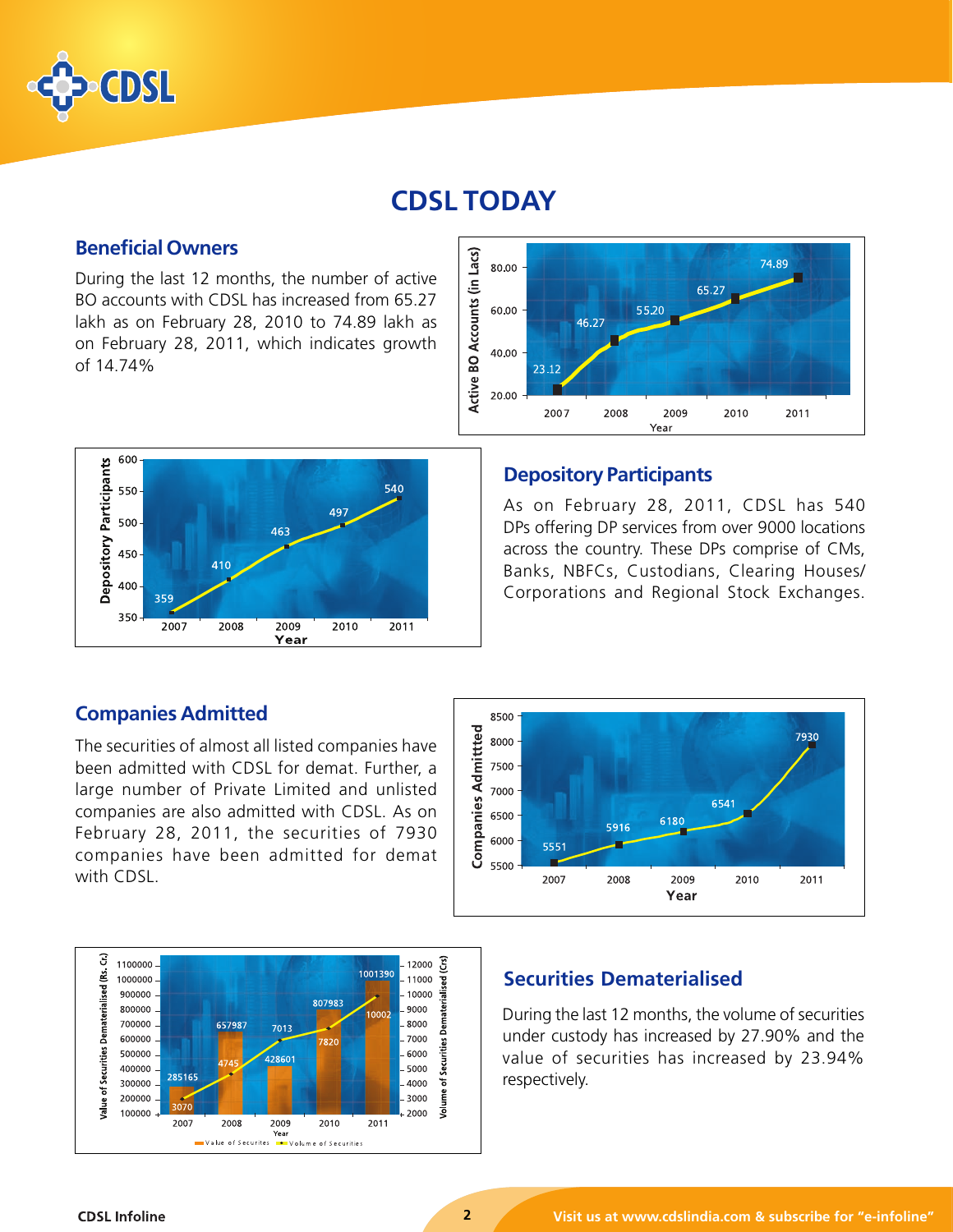

# **WHAT's NEW ?**

## **ACCESS YOUR CDSL DEMAT ACCOUNT THROUGH MOBILE PHONE**

Beneficial Owners (BOs) can now access their CDSL demat accounts through GPRS (General Packet Radio Service) enabled mobile phones.

#### **Log - in Procedure :**

- 1. Start the Web Browser in the mobile phone.
- 2. Enter the URL as 'myeasi.com'.
- 3. BOs will be prompted to enter log-in id and password
- 4. Enter the easi login id and password.

After successful log in, BOs can view the following :

- Portfolio valuation.
- Free balance for a selected security or all securities.
- Balance transfer to a trusted Clearing Member (CM) account.
- e*asiest* transaction enquiry.

To know more about e*asi* and e*asiest*, log on to www.cdslindia.com

#### **EXTENSION OF DEADLINE FOR PAY-IN**

With effect from Monday, February 21, 2011, the deadline time for Pay-in of securities for various settlements that are presently scheduled at 10:40 a.m. has been extended upto 10:50 a.m. With this extension, DPs may now upload pay-in instructions through *"*e*asiest"* till 10:15 a.m. instead of the current deadline time of 10:00 a.m.

#### **UPLOAD FACILITY IN DP's "e***asiest"* **LOGIN**

In case of system failure at the DP's office, CDSL provides a contingency facility where DPs can submit instructions by using the upload facility through their e*asiest* login, after submitting a request letter in the prescribed format to CDSL. The said upload facility has been now enabled for all DPs in their DP (e*asiest*) login and DPs can now use this facility without sending a request letter.

# **"e***asiest"* **- INCREASE IN VALIDITY OF e-TOKEN FOR "ACCOUNT OF CHOICE"**

By using the "Account of Choice" option available in e*asiest*, securities can be transferred from a BO account to any other demat account including the CM settlement accounts by using e-token having digital signature.

CDSL is pleased to inform that validity of the e-token has been increased from one year to two years in case of fresh registrations and for renewals. The fees are as follows:

| <b>Particulars</b>    | Old<br>Validity<br><b>Period</b> | Old<br>charges<br>(in Rs.) | <b>New</b><br>Validity<br><b>Period</b> | <b>New</b><br><b>Charges</b><br>(in Rs.)  |
|-----------------------|----------------------------------|----------------------------|-----------------------------------------|-------------------------------------------|
| Fresh<br>Registration | One Year                         | $2.250/-$                  | Two Years                               | 2,250/- plus<br>applicable<br>service tax |
| Renewal               | One Year                         | $1.150/-$                  | <b>Two Years</b>                        | 1,500/- plus<br>applicable<br>service tax |

DPs should inform all BOs/ CMs/ CBOs registered for e*asiest* under "Account of Choice" option about the revised charges while submitting applications for e-token.

### **DP57 – SINGLE DOWNLOAD REPORT FOR MULTIPLE TRANSACTIONS**

In order to eliminate the use of multiple reports to update the DP back office, CDSL has introduced a "SINGLE DOWNLOAD" report called "DP57". This report is available to all DPs w.e.f. January 18, 2011.

DPs are, therefore, advised to inform their back-office software vendors to incorporate these features in the back office software. For more details DPs may refer Communiqué No. CDSL/OPS/DP/2267 dated January 20, 2011.

#### **UPDATION OF BANK DETAILS IN THE CDSL SYSTEM**

The Reserve Bank of India (RBI) has introduced various electronic facilities such as (RTGS, NEFT, NECS and ECS) in order to facilitate swift and secure electronic transfer of funds. A considerable growth has been witnessed in the volume of transactions being routed through these facilities, signifying their acceptance by banks as well as customers.

Earlier, before crediting an account, banks were required to match the name and account number of the beneficiary mentioned in the electronic transfer instruction with the record maintained by the destination bank. However, RBI, vide its circular dated October 14, 2010 has informed its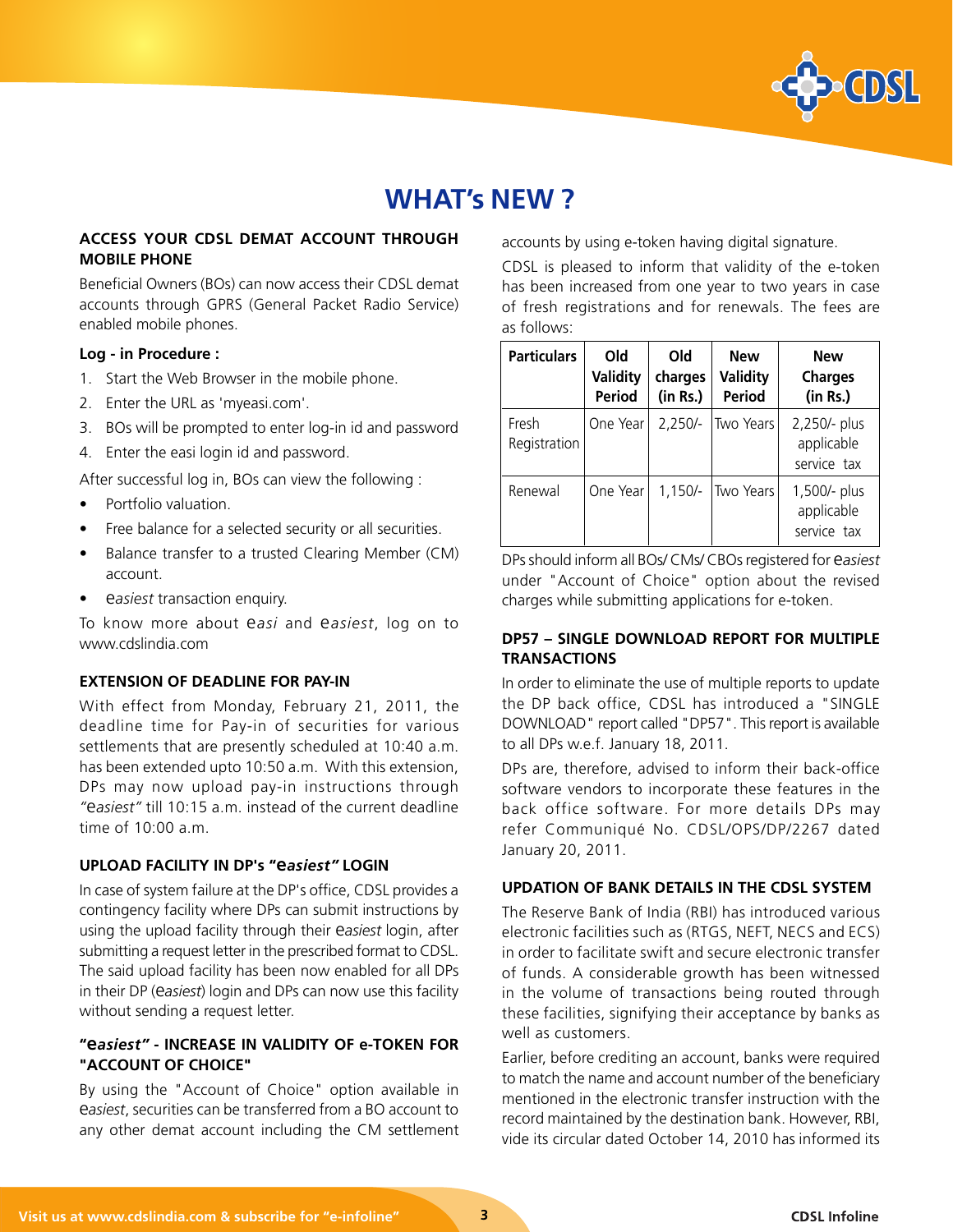

member banks that credits via RTGS, NEFT, NECS and ECS will be effected, solely, on matching the account number information.

BOs are, therefore, requested to provide accurate bank details and DPs are requested to capture the same correctly in order to avoid any erroneous transfer of funds.

## **RESTATEMENTIZATION / REDEMPTION [REPURCHASE] OF MUTUAL FUNDS**

Restatementization is a process by which electronic balances of units of Mutual Funds (MFs) can be converted into Statement of Accounts (SOAs). BOs can restatementize their electronic MF balances by submitting a duly completed Mutual Fund Restatementization Request Form [MF-RRF] to their respective DPs. In case of joint holders, all the holders are required to sign the form. BOs must fill separate MF-RRFs for free balances and lock-in balances. Furthermore, BOs holding MF balances with different lock-in quantities should also fill separate MF-RRFs for each quantity.

BOs can also redeem or repurchase the MF units held in their demat account by submitting a duly completed Redemption / Repurchase Request Form (RRF). The redemption request will be rejected if the bank details of the BOs are not present in their demat account. Redemption requests set up by the DP till 3 p.m. will be redeemed at the Net Asset Value (NAV) of the same day and thereafter the NAV of the next day will be considered. A Redemption request once set up cannot be modified, however the same may be deleted till 3 p.m.

#### **WITHDRAWAL OF DEPOSITORY PARTICIPANT OF CDSL**

DPs and BOs are advised to note that Artha Broking Services Limited (DP ID 56100) has ceased to be Depository Participant of CDSL.

BOs holding accounts with the aforementioned DP are advised to take necessary steps to transfer their securities to another account with a DP of their choice.

## **DIS-EMPANELMENT OF DP BY MCX**

DPs are advised to note that DPID 12046800 - Jaypee Capital Services Limited has been dis-empanelled by Multi Commodity Exchange [MCX] w.e.f. February 16, 2011.

### **DISRUPTION IN VSAT SERVICES BETWEEN 5th MARCH 2011 - 19th MARCH 2011**

As informed by BSE vide notice no. 20110216-23 dated February 16, 2011 due to heavy solar activity, VSAT services are likely to be disrupted for up to 17 minutes in a 28 minute window as per indicative timings given in the said notice. DPs using VSAT may note that the exact timings may depend upon the location of VSAT. For further details kindly refer to the notice mentioned above.

### **NAME CHANGE OF DP**

DPs and BOs are advised to note that SEBI has accorded its approval for the change in name of the following DP:

| <b>DPID</b> | <b>OLD NAME</b>   | <b>NEW NAME</b>   |
|-------------|-------------------|-------------------|
| 35200       | Sripad Securities | Kellton Securitie |
|             | Private Limited   | Private Limited   |

#### **COPE 2011 - CDSL's CSR INITIATIVE**

After the successful completion of its first Corporate Social Responsibility (CSR) initiative last year, CDSL commenced its second CSR programme - **"COPE"** (**C**DSL's **O**utreach **P**rogramme for **E**mpowerment) for the underprivileged and physically challenged members of society on February 14, 2011.

The details of the program is as follows:

- The shortlisted candidates, approximately 40 per batch, would be nominated for a training program at the BSE training Institute for a period of 3 weeks. The training will be a full day program, conducted three times a week.
- Thereafter, the candidates would be taken through the Five Day DP Training Program, which will be concluded with a written exam.
- The candidates who successfully complete the above program will be placed with a DP as an intern.

Certificates will be given to the candidates who successfully complete the training program as well as the internship. In the last CSR program, all candidates were successfully placed at various CDSL DPs. With this initiative, CDSL has been able to proactively assist the under-privileged individuals in obtaining suitable employment in the financial services domain. This initiative has also facilitated CDSL DPs to employ CDSL trained and certified candidates to handle their DP operations.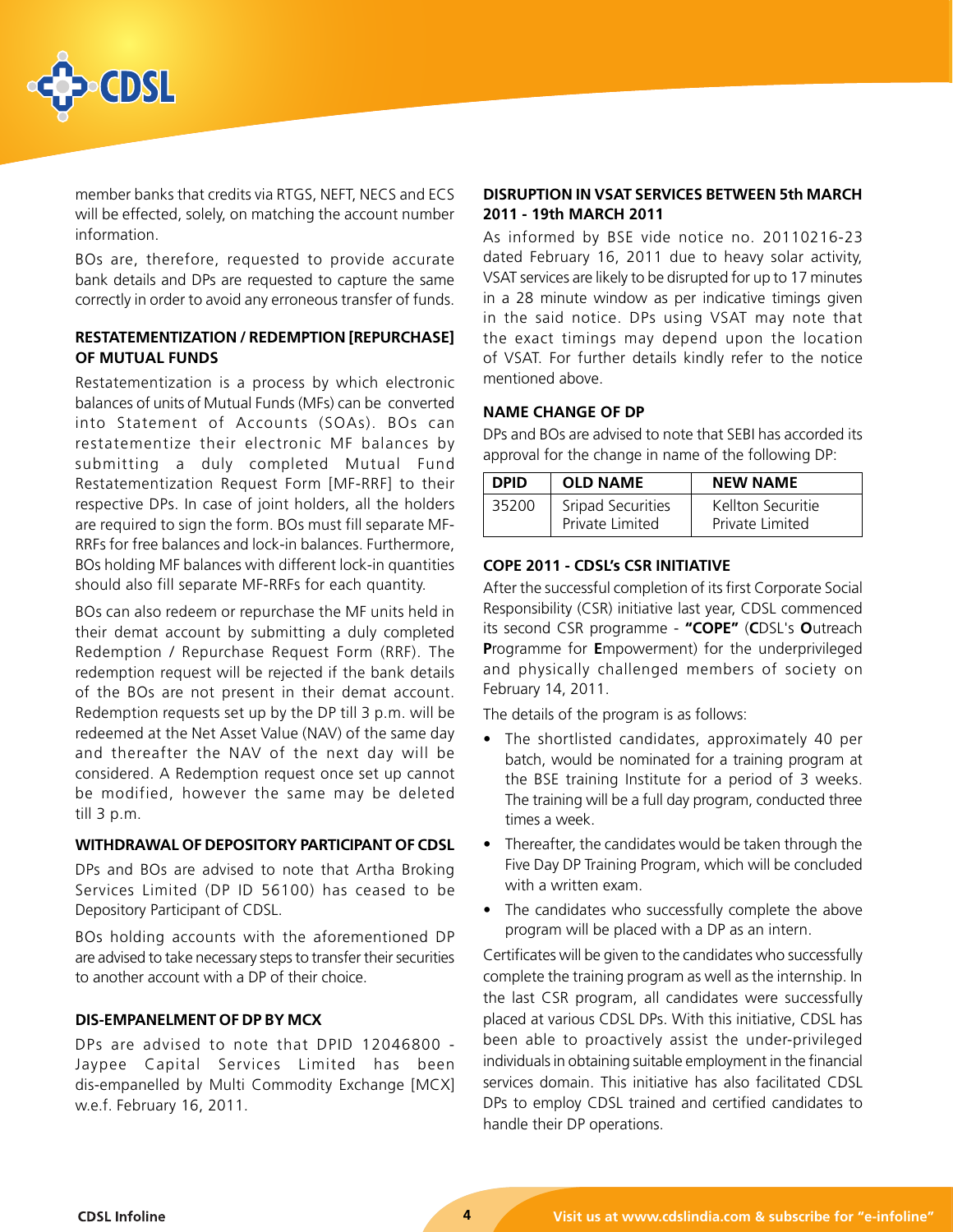

#### **INVESTOR AWARENESS PROGRAMS (IAPs)**

During January - February 2011, CDSL conducted 38 IAPs at Aurangabad, Bikaner, Burdwan, Contai, Dombivali, Durgapur, Egra, Ernakulam, Hassan, Jalna, Jaipur, Kottayam, Malegaon, Mangalore, Mumbai, Namakkal, Nashik, Pathanamthitta, Pune, Salem, Solapur, Thane, Vasai and Vishakhapatnam.

CDSL has tied up with Loksatta, a leading Marathi daily,

for conducting IAPs across Mumbai. These IAPs are scheduled every Tuesday. All these IAPs received an overwhelming response from investors.

CDSL will, shortly, have one more series of such IAPs with Maharashtra Times, a leading Marathi daily.

DPs interested in partnering CDSL for such IAPs may contact Mr. C.S. Thakur / Mr. Ajit Manjure in the Business Development Department.

| SR. NO.       | <b>DATE</b> | <b>CITY</b>      | SR. NO. | <b>DATE</b> | <b>CITY</b>       |
|---------------|-------------|------------------|---------|-------------|-------------------|
|               | 02.03.2011  | <b>FEROZPUR</b>  | 17      | 14.03.2011  | <b>CHHINDWARA</b> |
| $\mathcal{P}$ | 03.03.2011  | <b>PATNA</b>     | 18      | 15.03.2011  | SRI GANGA NAGAR   |
| 3             | 03.03.2011  | <b>AMRITSAR</b>  | 19      | 16.03.2011  | <b>BHOPAL</b>     |
| 4             | 04.03.2011  | <b>MUMBAI</b>    | 20      | 17.03.2011  | <b>INDORE</b>     |
| 5             | 05.03.2011  | <b>GURDASPUR</b> | 21      | 17.03.2011  | <b>JAIPUR</b>     |
| 6             | 05.03.2011  | <b>GANGTOK</b>   | 22      | 18.03.2011  | <b>BHILWARA</b>   |
| 7             | 06.03.2011  | <b>CALICUT</b>   | 23      | 20.03.2011  | NIPANI-KOLHAPUR   |
| 8             | 06.03.2011  | <b>SILIGURI</b>  | 24      | 21.03.2011  | <b>NEW DELHI</b>  |
| 9             | 06.03.2011  | <b>LUDHIANA</b>  | 25      | 22.03.2011  | <b>MEERUT</b>     |
| 10            | 08.03.2011  | PATIALA          | 26      | 24.03.2011  | <b>ANAND</b>      |
| 11            | 08.03.2011  | ASANSOL          | 27      | 24.03.2011  | <b>VARANASI</b>   |
| 12            | 09.03.2011  | CHANDIGARH       | 28      | 25.03.2011  | AHMEDABAD         |
| 13            | 10.03.2011  | <b>RANCHI</b>    | 29      | 26.03.2011  | MEHSANA           |
| 14            | 11.03.2011  | AMBALA           | 30      | 26.03.2011  | <b>LUCKNOW</b>    |
| 15            | 12.03.2011  | <b>ROHTAK</b>    | 31      | 27.03.2011  | <b>KANPUR</b>     |
| 16            | 12.03.2011  | <b>RAIPUR</b>    | 32      | 29.03.2011  | <b>BHUJ</b>       |

IAPs scheduled by CDSL in the month of March 2011 are as follows:

#### **WORKSHOP ON INVESTOR EDUCATION**

CDSL in association with BSE Limited and Visakhapatnam Branch of Southern India Regional Council (SIRC) of The Institute of Chartered Accountants of India (ICAI) conducted a highly successful one day workshop on Investor Education at Visakhapatnam on Saturday, February 12, 2011 from 9 am to 5 pm. The workshop was conducted free of cost for investors who were new to Capital Markets.

The workshop was inaugurated by Dr. (Smt.) D. Purandeswari, Hon'ble Minister of State for Human Resources Development, Government of India. The topics covered during the workshop were Overview of Capital Markets Processes and Safeguards, Small and Medium Enterprises Exchange, Basics on Technical Analysis, Basics on Future & Options and Safeguards, and Value Investing in Stock Markets.

Dr. (Smt.) D. Purandeswari addressing the audience at the Workshop. ➤

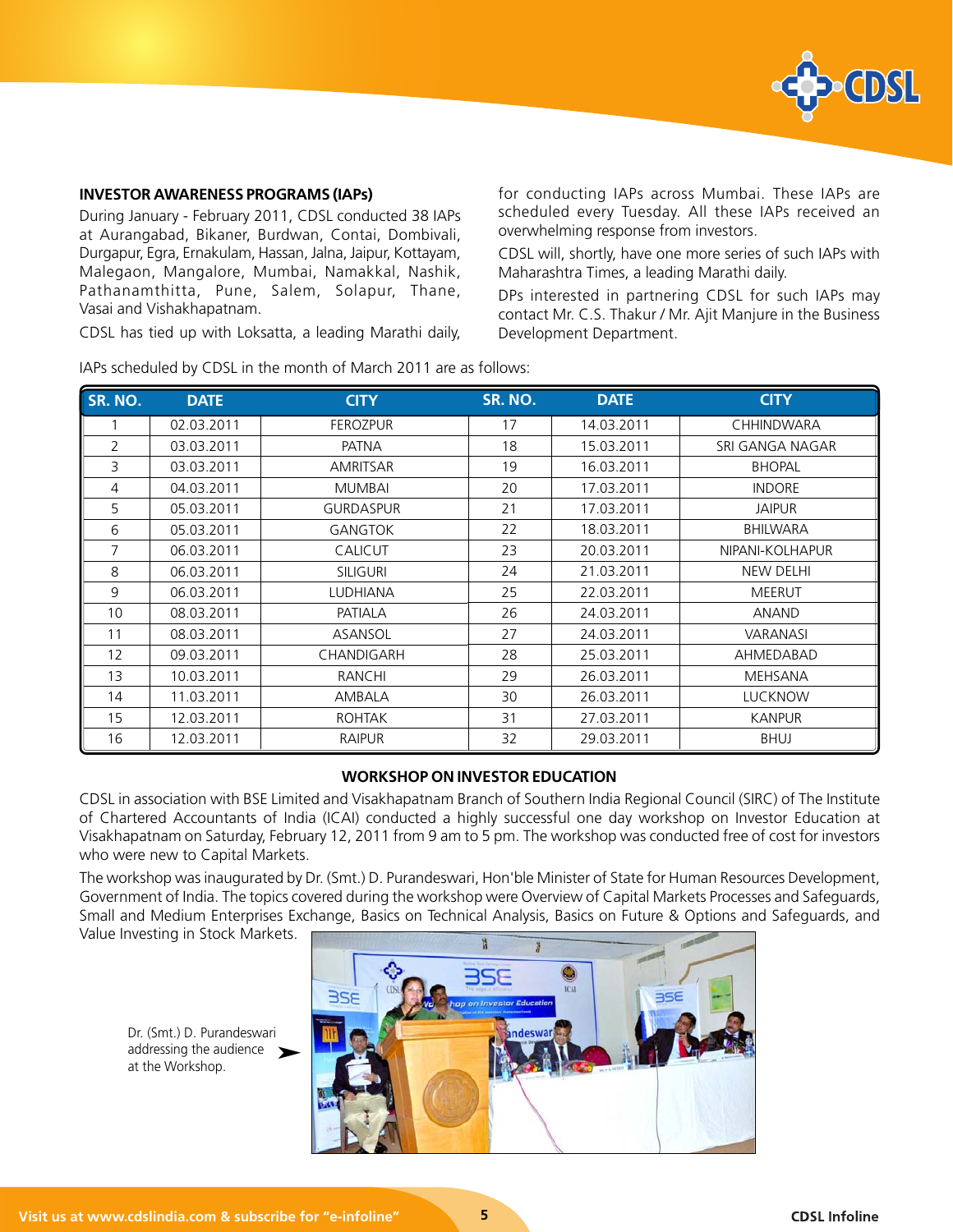

# **KNOWLEDGE CENTRE**

#### **VIRTUAL DP**

CDSL had introduced a facility in 'e*asiest*', wherein settlement-related transactions of those BOs who have given Power of Attorney [POA] to CMs, can be uploaded through the CM's e*asiest* login. A CM who registers for this facility and has received the POA from his client (which is registered with the client's DP) can upload debit transactions for all his clients in CDSL using easiest. Transactions will be uploaded using a digital signature of the CM, thus making the system secure. By using this facility, CMs can avoid paperwork to execute DIS for each instruction as all the instructions will be executed using a digital signature. CMs can also obtain regular reports from CDSL through e*asiest*, which would enable them to monitor their settlements closely. In order to provide transparency, BOs registering a POA in favour of CMs should compulsorily be registered for CDSL's SMS alert facility - SMART so as to get timely intimations about the transactions in their account.

Some of the frequently asked questions about CDSL's Virtual DP facility are answered below:

## **Q. 1. What are the pre-requisites for uploading transactions through e***asiest* **for POA accounts?**

Ans.: The pre-requisites are as under:

- CMs should be registered for e*asiest* under the Account of Choice category i.e. CMs should procure an e-token through CDSL. In order to procure an e-token, CMs may fill up and submit the necessary forms and documents as mentioned in CDSL communiqué no.1905 (available on www.cdslindia.com).
- BOs must grant a specific purpose POA in favour of the CM and register the same with their DP. Once a POA is registered with the DP, a Master POA ID will be generated for each CM.
- CMs should create a link between the BO IDs and the Master POA ID through their e*asiest* log-in and the DPs will thereafter authenticate the same through its e*asiest* log-in.
- BOs should be registered for CDSL's SMS alert facility (SMART).

#### **Q. 2. Are CMs registered with BSE as well as NSE required to procure separate e-tokens?**

Ans.: No, CMs registered with BSE as well as NSE under the same name may procure only a single e-token. Moreover, any corporate / individual account opened under the same name can be grouped under the single e-token by such CMs.

#### **Q. 3. Are CMs required to submit any documents for grouping these accounts to the e-token?**

Ans.: In order to group accounts under the same e-token, CMs must fill and submit annexures mentioned in communiqué no.1905 (available on www.cdslindia.com).

#### **Q. 4. What is the procedure for setting up POA-BOID link in easiest?**

Ans.: CMs have an option to set up the POA-BOID link either manually or by uploading a file. In the manual set up, the CMs need to update POA ID, BOID, and Mobile no. of their clients in the option available in the CM's e*asiest* login under the link "CM POA". A CM can set upto 10 links at a time. To set up POA-BOID link by using upload option, a file in the format prescribed by CDSL should be uploaded by the CMs in their e*asiest* log-in. CMs registered with both BSE and NSE will have to set up separate POA-BOID links to register their clients for e*asiest* upload facility.

#### **Q. 5. What are the details required to be updated by CMs while preparing upload file for setting up POA-BOID link?**

Ans.: CMs need to compulsorily update CMID, Exchange ID, POA ID, BOID, and Mobile no. in the file prepared for setting up POA-BOID links. Email IDs of clients and an internal reference number may be updated if the CMs find it desirous. The said file should be uploaded through CM's e*asiest* login in the UNIX format.

#### **Q. 6. Does DP need to play any role in this process?**

Ans.: The DP is required to authenticate the POA-BOID links created by the CMs. Once the authentication is done, the said POA-BOID link will be activated in the CDSL system at the start of the next business day. Once the POA-BOID links are activated in CDSL system and e*asiest*, CMs can upload settlement related transactions on behalf of the registered BOs.

#### **Q. 7. What are the different types of transactions that can be uploaded by CM using this facility?**

- Ans.: A CM can upload the following settlement related transactions using the Virtual DP Facility:
	- a) On-market transactions (transfer of securities from client account to CM account & vice-versa).
		- b) Early pay-in
		- c) BO level Pay in (wherein the securities can be transferred directly from the client's a/c to the CH/CC or the CMs Settlement account for pay-in).
- **Q. 8. Are CMs / BOs required to submit a physical DIS to their respective DPs?**
- Ans.: No. Once registered for Virtual DP, the CMs / BOs need not submit any DIS to their DPs.
- **Q. 9. Are BOs required to maintain his demat account with the same CM where he is maintaining his broking account to avail this facility?**
- Ans.: BOs may maintain their demat account with the same CMDP or any other DP of his choice registered with CDSL.
- **Q.10. In order to avail this facility, should the clients of CMs maintain their accounts with CDSL?**
- Ans : Yes, in order to avail the Virtual DP facility in e*asiest*, the clients of CMs must have their demat accounts in CDSL.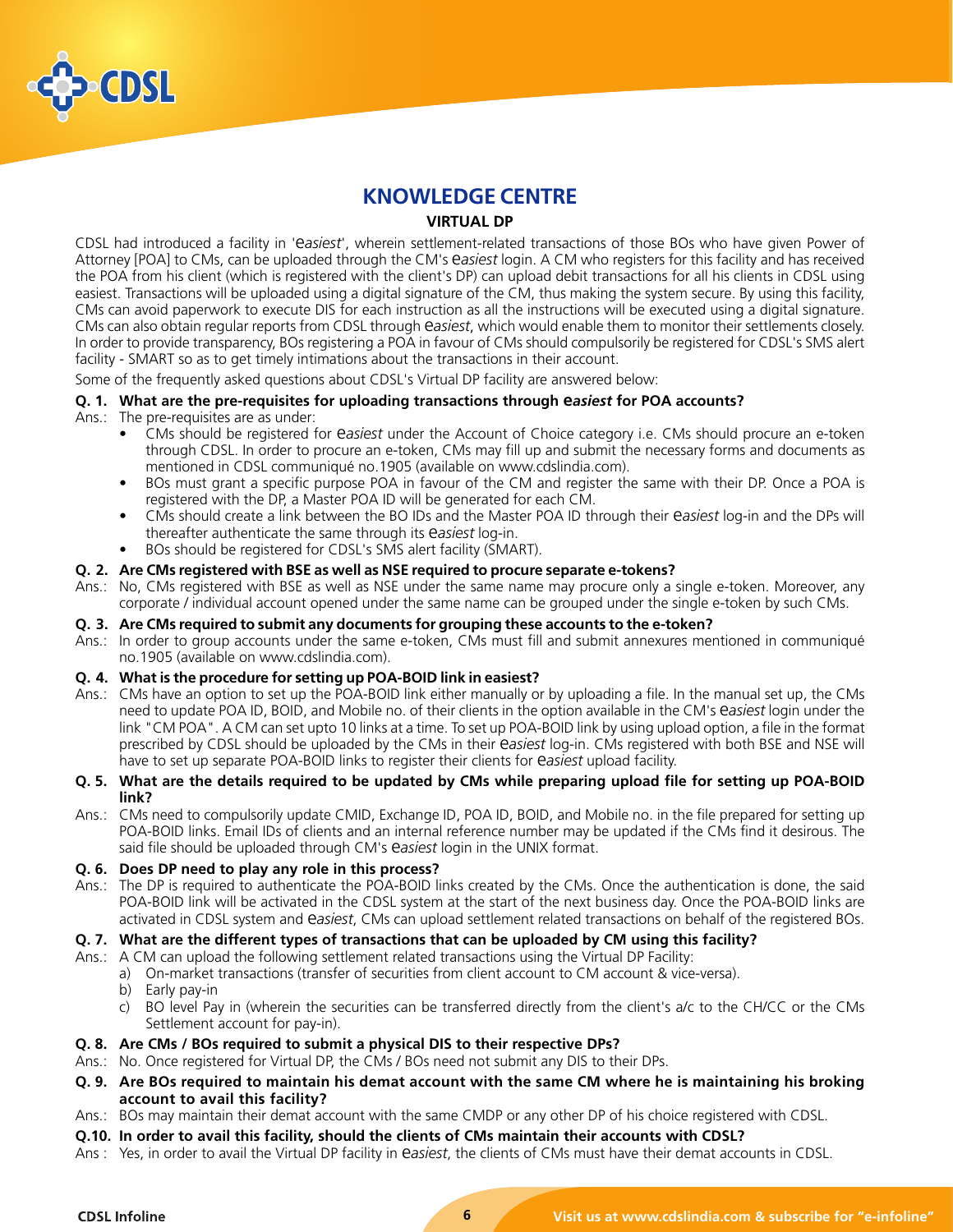

# **NEW DPs ADMITTED DURING JANUARY - FEBRUARY 2011**

#### **DPID - 69400**

**Bhaijee Portfolio Limited** Building No.-14 Central Market, Ashok Vihar Delhi - 110052 Tel: 011-47475555 Fax: 011-47475599 Email: info@bhaijee.com

#### **DPID - 69500 Vijeta Broking India Pvt. Ltd.**

1/C, Jijibhoy Industrial Estate Opp. Vakharia Estate Ram Mandir Road, Goregaon (West) Mumbai - 400104

Tel: 022-42023301-06 Fax: 022-42023302 Email: mehul@vijetabroking.com

#### **DPID - 69600**

**Mudra Om Securities Pvt. Ltd.** M-3, Plot No.114, Zone II, M. P. Nagar Bhopal - 462011 Tel: 0755-2769212 Fax: 0755-4249019 Email: vibhumishra@mudraom.com

#### **DPID - 69700 Raghunandan Capital Pvt. Ltd.** 26/257-B, Sultanganj

Near Ashish Palace Agra - 282004, Uttar Pradesh Tel: 0562-4039202 Fax: 0562-2526550 Email: narendra.chauhan@rmoneyindia.com

#### **DPID - 69800**

**Rajgul Securities Pvt. Ltd.** 474-475, Agarwal Millennium Tower-2 Netaji Subhash Place, Pitampura New Delhi - 110034 Tel: 011-47666333 Fax: 011-47092805 Email: ashish@rajgul.com

# **EQUITIES ADMITTED DURING JANUARY - FEBRUARY 2011**

| SR. NO.                                                  | <b>ISIN</b>  | <b>ISIN NAME</b>                                                                                                                                           | <b>RTA NAME</b>                                                                  |
|----------------------------------------------------------|--------------|------------------------------------------------------------------------------------------------------------------------------------------------------------|----------------------------------------------------------------------------------|
| $\vert$ 1                                                |              | INE924K01012 ADHUNIK POWER & NATURAL RESOURCES LIMITED                                                                                                     | MAHESHWARI DATAMATICS PRIVATE LIMITED                                            |
|                                                          |              | INE882L01010 ALLIED RESINS & CHEMICALS LIMITED                                                                                                             | LINK INTIME INDIA PRIVATE LIMITED                                                |
| $\begin{bmatrix} 2 \\ 3 \\ 4 \\ 5 \end{bmatrix}$         |              | INE145F01014   AMRIT-VILLA INVESTMENTS LIMITED                                                                                                             | NICHE TECHNOLOGIES PRIVATE LIMITED                                               |
|                                                          |              | INE869L01017   APPLE METAL INDUSTRIES LIMITED                                                                                                              | BEETAL FINANCIAL & COMPUTER SERVICES PRIVATE LIMITED                             |
|                                                          |              | INE898L01016 APR CONSTRUCTIONS LIMITED                                                                                                                     | KARVY COMPUTERSHARE PRIVATE LIMITED                                              |
| 6                                                        |              | INE926L01015   ASK INSURANCE BROKING AND RISK MANAGEMENT SERVICES PVT LTD                                                                                  | KARVY COMPUTERSHARE PRIVATE LIMITED                                              |
| 7                                                        |              | INE883L01018 BCB FINANCE PRIVATE LIMITED                                                                                                                   | PURVA SHARE REGISTRY INDIA PRIVATE LIMITED                                       |
| 8                                                        |              | INE783L01010   BEESAWA BIOTECH LIMITED                                                                                                                     | BIGSHARE SERVICES PRIVATE LIMITED                                                |
| 9                                                        |              | INE726L01019 CHANAKYA HOLDINGS LIMITED                                                                                                                     | BIGSHARE SERVICES PRIVATE LIMITED                                                |
| 10                                                       |              | INE858L01010 CONCORD DRUGS LIMITED                                                                                                                         | AARTHI CONSULTANTS PRIVATE LIMITED                                               |
| 11                                                       |              | INE852L01013 DEV PROCON LIMITED                                                                                                                            | BIGSHARE SERVICES PRIVATE LIMITED                                                |
| 12                                                       |              | INE784L01018 DEVI SEA FOODS LIMITED                                                                                                                        | KARVY COMPUTERSHARE PRIVATE LIMITED                                              |
| 13                                                       |              | INE906L01017 EKAM LEASING AND FINANCE COMPANY LIMITED                                                                                                      | ALANKIT ASSIGNMENTS LIMITED                                                      |
| 14                                                       |              | INE819L01012 ELGI RUBBER INTERNATIONAL LIMITED                                                                                                             | LINK INTIME INDIA PRIVATE LIMITED                                                |
| 15                                                       |              | INE668L01013   EMERGENT ENERGY AND SERVICES LIMITED                                                                                                        | RCMC SHARE REGISTRY (P) LIMITED                                                  |
| 16                                                       |              | INE690L01017 GATEWAY DISTRIBUTOR LIMITED                                                                                                                   | MAHESHWARI DATAMATICS PRIVATE LIMITED                                            |
| 17                                                       |              | INE848L01011 GF TOLL ROAD PRIVATE LIMITED                                                                                                                  | KARVY COMPUTERSHARE PRIVATE LIMITED                                              |
| 18                                                       |              | INE851L01015 JAISHREE INDUSTRIES LIMITED                                                                                                                   | KARVY COMPUTERSHARE PRIVATE LIMITED                                              |
| 19                                                       |              | INE868L01019 JOY MINING SERVICES INDIA PRIVATE LIMITED                                                                                                     | MAHESHWARI DATAMATICS PRIVATE LIMITED                                            |
| 20                                                       |              | INE838L01012   KALAI POWER PRIVATE LIMITED                                                                                                                 | KARVY COMPUTERSHARE PRIVATE LIMITED                                              |
| 21                                                       |              | INE725L01011   KARMA WIND POWER LIMITED                                                                                                                    | BIGSHARE SERVICES PRIVATE LIMITED                                                |
| 22                                                       |              | INE880L01014 KIOCL LIMITED                                                                                                                                 | INTEGRATED ENTERPRISES (INDIA) LIMITED                                           |
| $\begin{array}{ c c }\n 23 \\ \hline\n 24\n \end{array}$ |              | INE293D01017 KIRAN SYNTEX LIMITED                                                                                                                          | SHAREPRO SERVICES (I) PRIVATE LIMITED                                            |
|                                                          |              | INE899L01014   M AND B SWITCHGEARS LIMITED                                                                                                                 | BIGSHARE SERVICES PRIVATE LIMITED                                                |
| $\begin{array}{r} 25 \\ 26 \\ 27 \end{array}$            |              | INE900L01010 MADHYA BHARAT AGRO PRODUCTS LIMITED                                                                                                           | BIGSHARE SERVICES PRIVATE LIMITED                                                |
|                                                          |              | INE835L01018   MAHARASHTRA ENERGY GENERATION LIMITED                                                                                                       | KARVY COMPUTERSHARE PRIVATE LIMITED                                              |
|                                                          |              | INE911L01017   MAHAVEER FINANCE (INDIA) LIMITED                                                                                                            | CAMEO CORPORATE SERVICES LIMITED                                                 |
| 28                                                       |              | INE084K01015 MARCK BIOSCIENCES LIMITÉD                                                                                                                     | LINK INTIME INDIA PRIVATE LIMITED                                                |
| $\overline{29}$                                          |              | INE785L01015 MAXX MOBILE COMMUNICATIONS LIMITED                                                                                                            | KARVY COMPUTERSHARE PRIVATE LIMITED                                              |
| $\begin{array}{c} 30 \\ 31 \end{array}$                  |              | INE813L01015   MEDICAL TECHNOLOGIES LIMITED                                                                                                                | LINK INTIME INDIA PRIVATE LIMITED                                                |
|                                                          |              | INE804L01014   MEDPLUS HEALTH SERVICES PRIVATE LIMITED                                                                                                     | SATHGURU MANAGEMENT CONSULTANTS PVT LTD                                          |
| $\begin{array}{c} 32 \\ 33 \end{array}$                  |              | INE720K01014 MICROMAX INFORMATICS LIMITED<br>INE651L01019   MIL INDUSTRIES LIMITED                                                                         | KARVY COMPUTERSHARE PRIVATE LIMITED<br>INTEGRATED ENTERPRISES (INDIA) LIMITED    |
|                                                          |              | INE850L01017   MUMBAI AVIATION FUEL FARM FACILITY PRIVATE LIMITED                                                                                          | SATHGURU MANAGEMENT CONSULTANTS PVT LTD                                          |
| $\frac{34}{35}$                                          |              | INE927L01013   OMKAR SPACES PRIVATE LIMITED                                                                                                                | ADROIT CORPORATE SERVICES PRIVATE LIMITED                                        |
|                                                          |              | INE912L01015   ONELIFE CAPITAL ADVISORS LIMITED                                                                                                            | SHAREPRO SERVICES (I) PRIVATE LIMITED                                            |
| $\begin{array}{c} 36 \\ 37 \\ 38 \end{array}$            |              | INE849L01019 ORTEL COMMUNICATIONS LIMITED                                                                                                                  | KARVY COMPUTERSHARE PRIVATE LIMITED                                              |
|                                                          |              | INE814L01013 PERFECT-OCTAVE MEDIA PROJECTS LIMITED                                                                                                         | SHAREX DYNAMIC (INDIA) PRIVATE LIMITED                                           |
| 39                                                       |              |                                                                                                                                                            | LINK INTIME INDIA PRIVATE LIMITED                                                |
| 40                                                       |              | INE881L01012 PRIME RETAIL INDIA LIMITED<br>INE922L01014 RATNAKAR COMMODITIES PRIVATE LIMITED                                                               | PURVA SHARE REGISTRY INDIA PRIVATE LIMITED                                       |
| 41                                                       |              | INE892L01019 RCL RETAIL PRIVATE LIMITED                                                                                                                    | CAMEO CORPORATE SERVICES LIMITED                                                 |
| 42                                                       |              | INE836L01016 RELIANCE INFRASTRUCTURE ENGINEERS PRIVATE LIMITED                                                                                             | KARVY COMPUTERSHARE PRIVATE LIMITED                                              |
| 43                                                       |              | INE847L01013 ROYAL RESORTS AND HOTELS LIMITED                                                                                                              | SHAREX DYNAMIC (INDIA) PRIVATE LIMITED                                           |
| 44                                                       |              | INE764L01010   SADBHAV INFRASTRUCTURE PROJECT LIMITED                                                                                                      | LINK INTIME INDIA PRIVATE LIMITED                                                |
| 45                                                       |              | INE928L01011 SAFAL NOVA RELATIES PRIVATE LIMITED                                                                                                           | SHAREPRO SERVICES (I) PRIVATE LIMITED                                            |
| 46                                                       |              | INE782L01012 SANCO INDUSTRIES LIMITED<br>INE837L01014 SIYOM HYDRO POWER PRIVATE LIMITED                                                                    | BEETAL FINANCIAL & COMPUTER SERVICES PRIVATE LIMITED                             |
| 47                                                       |              |                                                                                                                                                            | KARVY COMPUTERSHARE PRIVATE LIMITED                                              |
| 48                                                       |              | INE884L01016 SOUTH CITY INTERNATIONAL SCHOOL                                                                                                               | MAHESHWARI DATAMATICS PRIVATE LIMITED                                            |
| 49                                                       |              | INE685L01017 SUBHANKAR VINIMAY LIMITED                                                                                                                     | MAHESHWARI DATAMATICS PRIVATE LIMITED                                            |
| 50                                                       |              | INE843L01012 SUPERIOR INDUSTRIAL ENTERPRISES LIMITED                                                                                                       | MAS SERVICES LIMITED                                                             |
| $\begin{array}{c} 51 \\ 52 \end{array}$                  |              | INE825L01019 SWADHAAR FINSERVE PRIVATE LIMITED<br>INE686L01015 SWADHAAR FINSERVE PRIVATE LIMITED                                                           | TSR DARASHAW LIMITED                                                             |
|                                                          |              |                                                                                                                                                            | MAHESHWARI DATAMATICS PRIVATE LIMITED                                            |
| $\begin{array}{ c c }\n 53 \\ \hline\n 54\n \end{array}$ |              | INE799L01016 TARA JEWELS LIMITED                                                                                                                           | LINK INTIME INDIA PRIVATE LIMITED                                                |
|                                                          |              | INE905L01019 TREASURE REALTORS PRIVATE LIMITED                                                                                                             | TSR DARASHAW LIMITED                                                             |
| $\overline{55}$                                          |              | INE326K01010 TUNIP AGRO LIMITED                                                                                                                            | SHAREPRO SERVICES (I) PRIVATE LIMITED<br>  MAHESHWARI DATAMATICS PRIVATE LIMITED |
| $\begin{array}{c} 56 \\ 57 \end{array}$                  |              | INE795L01014 UNICORN VYAPAAR LIMITED                                                                                                                       | LINK INTIME INDIA PRIVATE LIMITED                                                |
|                                                          | INE867L01011 | INE859L01018 VIRAJ PROFILES LIMITED                                                                                                                        | BIGSHARE SERVICES PRIVATE LIMITED                                                |
| 58<br>59                                                 |              | UNIVERSAL CONTAINER FREIGHT STATION PRIVATE LIMITED<br>VIRAJ PROFILES LIMITED<br>VISHWANATH PROJECTS LIMITED<br>INE812L01017   VISHWANATH PROJECTS LIMITED | <b>BIGSHARE SERVICES PRIVATE LIMITED</b>                                         |
|                                                          |              |                                                                                                                                                            |                                                                                  |